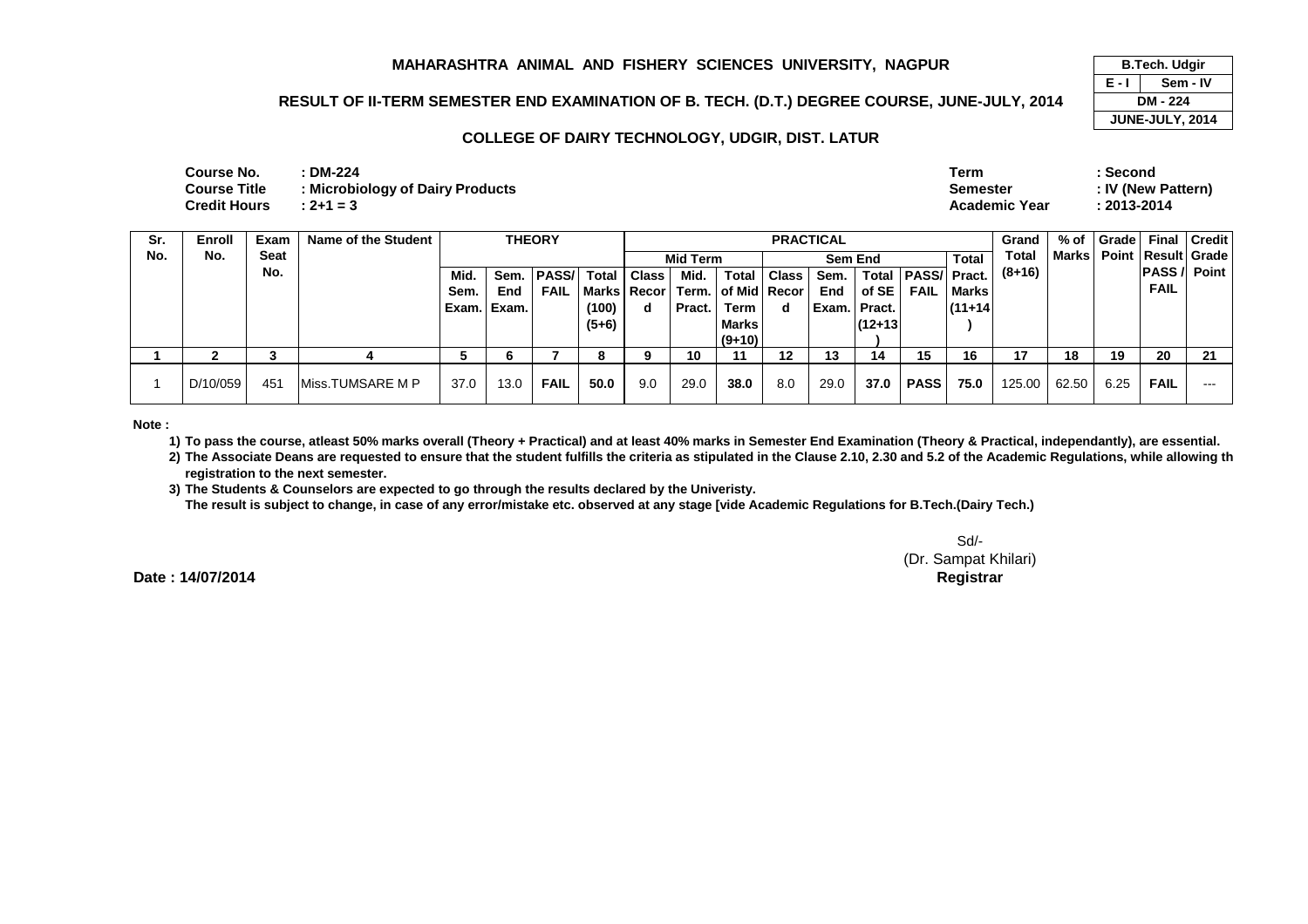### **RESULT OF II-TERM SEMESTER END EXAMINATION OF B. TECH. (D.T.) DEGREE COURSE, JUNE-JULY, 2014**

 **DC - 225 JUNE-JULY, 2014**

#### **COLLEGE OF DAIRY TECHNOLOGY, UDGIR, DIST. LATUR**

| Course No.             | $\cdot$ DC-225                                    | Term                 | Second             |
|------------------------|---------------------------------------------------|----------------------|--------------------|
|                        | <b>Course Title : Chemistry of Dairy Products</b> | <b>Semester</b>      | : IV (New Pattern) |
| Credit Hours : $2+1=3$ |                                                   | <b>Academic Year</b> | $: 2013 - 2014$    |

| Sr. | Enroll       | Exam | Name of the Student |       |       | <b>THEORY</b> |              |              |          |                        |              | <b>PRACTICAL</b> |              |             |              | Grand    | % of  | Grade | Final         | Credit                 |
|-----|--------------|------|---------------------|-------|-------|---------------|--------------|--------------|----------|------------------------|--------------|------------------|--------------|-------------|--------------|----------|-------|-------|---------------|------------------------|
| No. | No.          | Seat |                     |       |       |               |              |              | Mid Term |                        |              |                  | Sem End      |             | <b>Total</b> | Total    | Marks |       |               | Point   Result   Grade |
|     |              | No.  |                     | Mid.  | Sem.  | PASS/         | <b>Total</b> | <b>Class</b> | Mid.     | <b>Total</b>           | <b>Class</b> | Sem.             | <b>Total</b> | PASS/       | Pract.       | $(8+16)$ |       |       | <b>PASS</b> / | Point                  |
|     |              |      |                     | Sem.  | End   | <b>FAIL</b>   | Marks        | Recor        |          | Term.   of Mid   Recor |              | End              | of SE        | <b>FAIL</b> | <b>Marks</b> |          |       |       | <b>FAIL</b>   |                        |
|     |              |      |                     | Exam. | Exam. |               | (100)        | d            | Pract.   | Term                   | d            | Exam.            | Pract.       |             | $(11+14)$    |          |       |       |               |                        |
|     |              |      |                     |       |       |               | $(5+6)$      |              |          | <b>Marks</b>           |              |                  | $(12+13)$    |             |              |          |       |       |               |                        |
|     |              |      |                     |       |       |               |              |              |          | $(9+10)$               |              |                  |              |             |              |          |       |       |               |                        |
|     | $\mathbf{2}$ | 3    |                     | 5     | 6.    |               | 8            | 9            | 10       | 11                     | 12           | 13               | 14           | 15          | 16           | 17       | 18    | 19    | 20            | 21                     |
|     | D/10/059     | 451  | IMiss.TUMSARE M P   | 36.0  | 23.0  | <b>PASS</b>   | 59.0         | 9.0          | 34.0     | 43.0                   | 9.0          | 34.0             | 43.0         | <b>PASS</b> | 86.0         | 145.00   | 72.50 | 7.25  | <b>PASS</b>   | 21.75                  |
| 2   | D/10/060     | 452  | <b>ITEKALE J B</b>  | 26.0  | 26.0  | <b>PASS</b>   | 52.0         | 8.0          | 30.0     | 38.0                   | 7.0          | 31.0             | 38.0         | <b>PASS</b> | 76.0         | 128.00   | 64.00 | 6.40  | <b>PASS</b>   | 19.20                  |
| 3   | D/09/045     | 453  | <b>JADHAV R S</b>   | 35.0  | 27.0  | <b>PASS</b>   | 62.0         | 8.0          | 35.0     | 43.0                   | 7.0          | 34.0             | 41.0         | <b>PASS</b> | 84.0         | 146.00   | 73.00 | 7.30  | <b>PASS</b>   | 21.90                  |
| 4   | D/09/055     | 454  | <b>PAWAR B B</b>    | 34.0  | 23.0  | <b>PASS</b>   | 57.0         | 8.0          | 29.0     | 37.0                   | 7.0          | 32.0             | 39.0         | <b>PASS</b> | 76.0         | 133.00   | 66.50 | 6.65  | <b>PASS</b>   | 19.95                  |
| 5   | D/09/034     | 455  | <b>BABHALE N K</b>  | 32.0  | 26.0  | <b>PASS</b>   | 58.0         | 8.0          | 33.0     | 41.0                   | 8.0          | 36.0             | 44.0         | <b>PASS</b> | 85.0         | 143.00   | 71.50 | 7.15  | <b>PASS</b>   | 21.45                  |

**Note :**

**1) To pass the course, atleast 50% marks overall (Theory + Practical) and at least 40% marks in Semester End Examination (Theory & Practical, independantly), are essential.** 

**2) The Associate Deans are requested to ensure that the student fulfills the criteria as stipulated in the Clause 2.10, 2.30 and 5.2 of the Academic Regulations, while allowing the registration to the next semester.**

 **3) The Students & Counselors are expected to go through the results declared by the Univeristy. The result is subject to change, in case of any error/mistake etc. observed at any stage [vide Academic Regulations for B.Tech.(Dairy Tech.)**

> Sd/- (Dr. Sampat Khilari)**Registrar**

**Date : 14/07/2014Controller of Examinations** **E - I B.Tech. Udgir Sem - IV**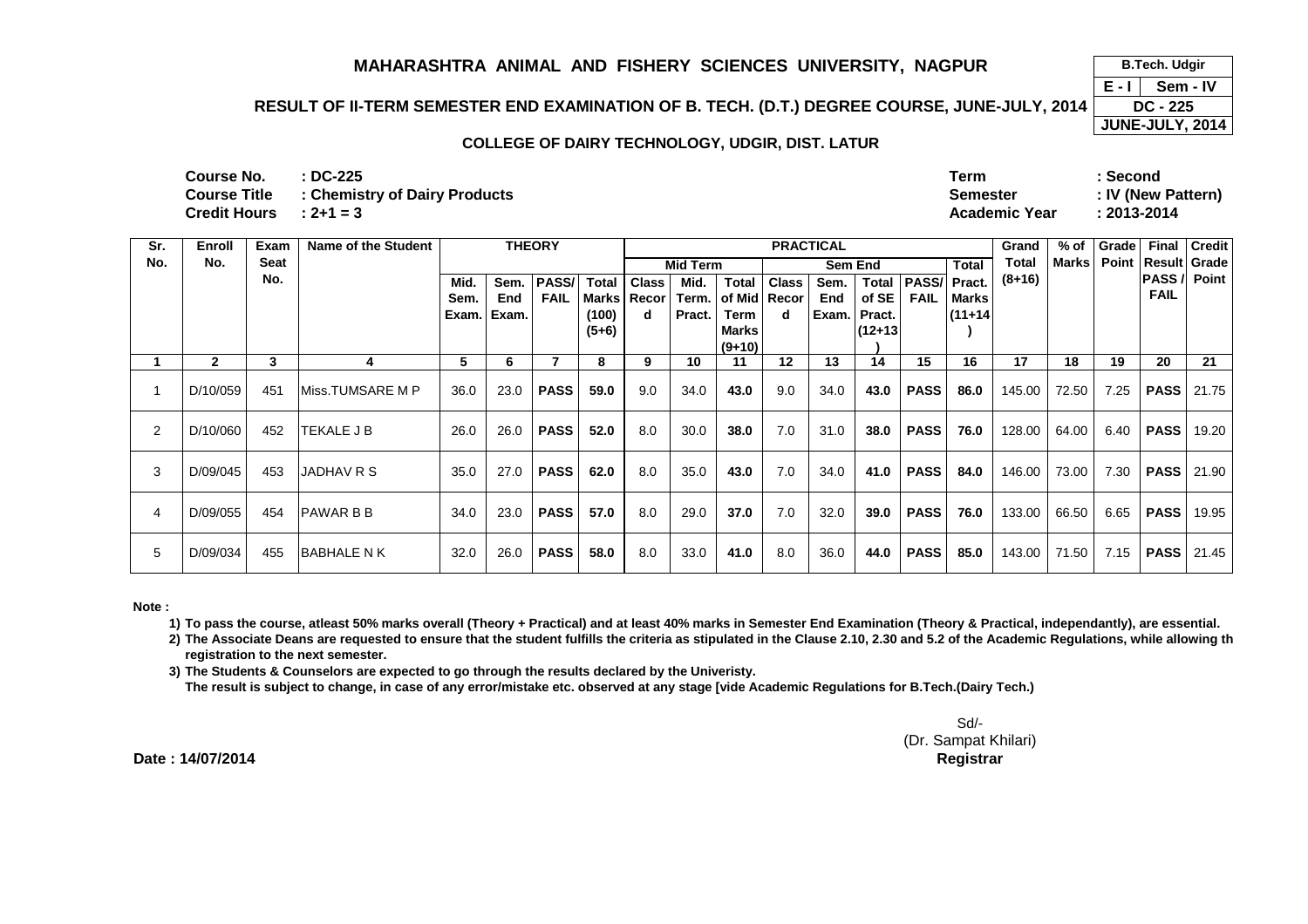### **RESULT OF II-TERM SEMESTER END EXAMINATION OF B. TECH. (D.T.) DEGREE COURSE, JUNE-JULY, 2014**

 $4 \overline{DE - 227}$ **JUNE-JULY, 2014**

 **B.Tech. Udgir Sem - IV**

**E - I** 

#### **COLLEGE OF DAIRY TECHNOLOGY, UDGIR, DIST. LATUR**

| <b>Course No.</b>          | : DE-227               | Term                 | Second             |
|----------------------------|------------------------|----------------------|--------------------|
| Course Title               | :Dairy Engineering - I | Semester             | : IV (New Pattern) |
| $Credit$ Hours $: 2+1 = 3$ |                        | <b>Academic Year</b> | : 2013-2014        |

| Sr. | Enroll   | Exam | Name of the Student      |       |       |              | <b>THEORY</b> |               |                 |                    |       | <b>PRACTICAL</b> |           |              |              | Grand    | % of         | Grade |             | <b>Final Credit</b>    |
|-----|----------|------|--------------------------|-------|-------|--------------|---------------|---------------|-----------------|--------------------|-------|------------------|-----------|--------------|--------------|----------|--------------|-------|-------------|------------------------|
| No. | No.      | Seat |                          |       |       |              |               |               | <b>Mid Term</b> |                    |       | Sem End          |           |              | Total        | Total    | <b>Marks</b> |       |             | Point   Result   Grade |
|     |          | No.  |                          | Mid.  | Sem.  | <b>PASS/</b> |               | Total   Class | Mid.            | <b>Total</b>       | Class | Sem.             | Total     | <b>PASS/</b> | Pract.       | $(8+16)$ |              |       | <b>PASS</b> | Point                  |
|     |          |      |                          | Sem.  | End   | <b>FAIL</b>  | Marks   Recor |               |                 | Term. of Mid Recor |       | End              | of SE     | <b>FAIL</b>  | <b>Marks</b> |          |              |       | <b>FAIL</b> |                        |
|     |          |      |                          | Exam. | Exam. |              | (100)         | d             | Pract.          | <b>Term</b>        | d     | Exam.            | Pract.    |              | $(11+14)$    |          |              |       |             |                        |
|     |          |      |                          |       |       |              | $(5+6)$       |               |                 | Marks              |       |                  | $(12+13)$ |              |              |          |              |       |             |                        |
|     |          |      |                          |       |       |              |               |               |                 | $(9+10)$           |       |                  |           |              |              |          |              |       |             |                        |
|     |          |      |                          | C     |       |              | О             | 9             | 10              |                    | 12    | 13               | 14        | 15           | 16           | 17       | 18           | 19    | 20          | 21                     |
|     | D/10/059 | 45'  | <b>IMiss.TUMSARE M P</b> | 22.0  | 15.0  | <b>FAIL</b>  | 37.0          | 8.0           | 17.0            | 25.0               | 8.0   | 26.0             | 34.0      | <b>PASS</b>  | 59.0         | 96.00    | 48.00        | 4.80  | <b>FAIL</b> | ---                    |

**Note :**

**1) To pass the course, atleast 50% marks overall (Theory + Practical) and at least 40% marks in Semester End Examination (Theory & Practical, independantly), are essential.** 

**2) The Associate Deans are requested to ensure that the student fulfills the criteria as stipulated in the Clause 2.10, 2.30 and 5.2 of the Academic Regulations, while allowing the registration to the next semester.**

 **3) The Students & Counselors are expected to go through the results declared by the Univeristy. The result is subject to change, in case of any error/mistake etc. observed at any stage [vide Academic Regulations for B.Tech.(Dairy Tech.)**

Sd/- (Dr. Sampat Khilari)**Controller of Examinations Registrar**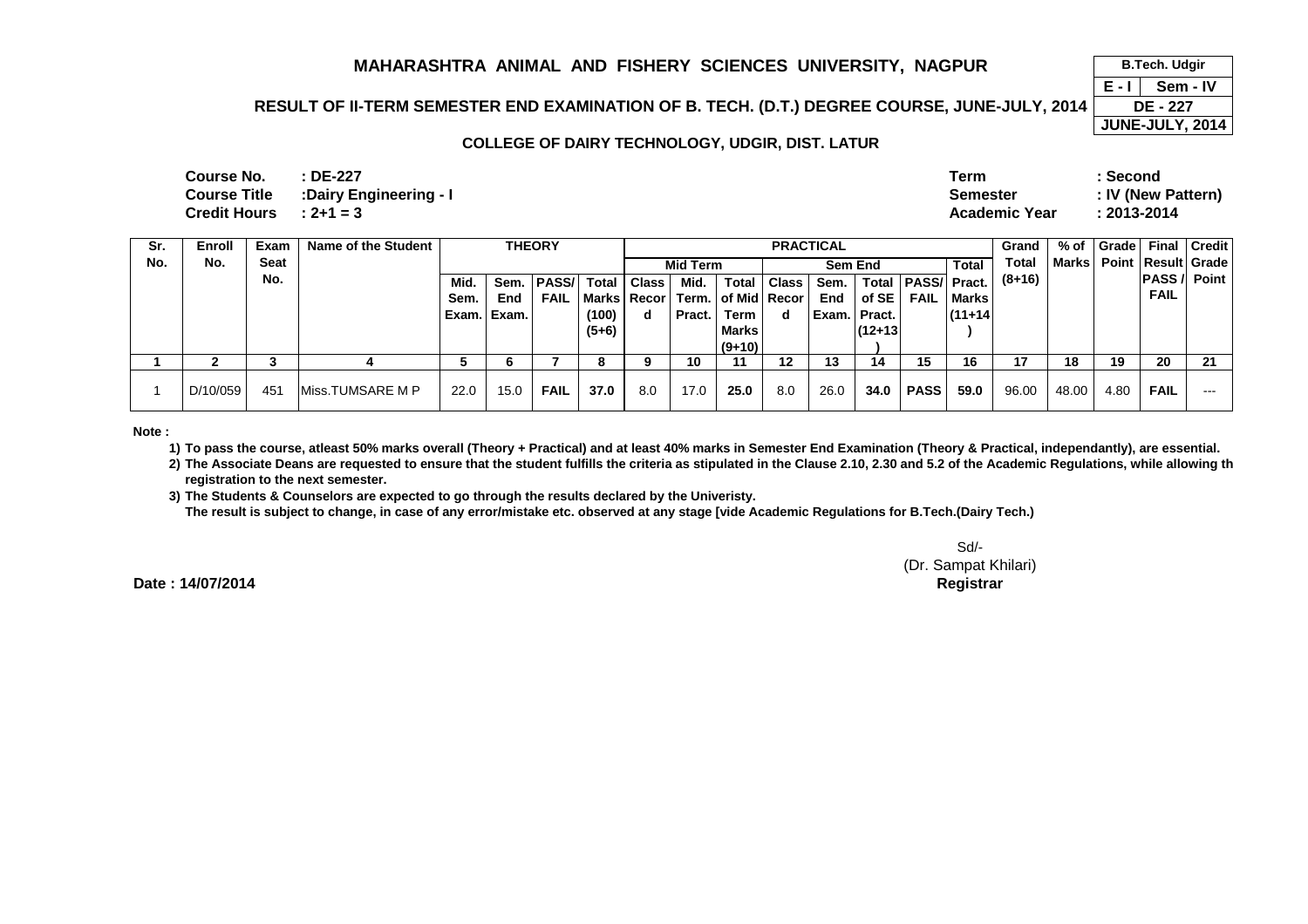# **RESULT OF II-TERM SEMESTER END EXAMINATION OF B. TECH. (D.T.) DEGREE COURSE, JUNE-JULY, 2014**

 $4 \overline{DA - 222}$ **JUNE-JULY, 2014**

 **B.Tech. Udgir Sem - IV**

**E - I** 

### **COLLEGE OF DAIRY TECHNOLOGY, UDGIR, DIST. LATUR**

| <b>Course No.</b>        | : DA-222                                   | Term                 | : Second           |
|--------------------------|--------------------------------------------|----------------------|--------------------|
|                          | <b>Course Title : Financial Management</b> | <b>Semester</b>      | : IV (New Pattern) |
| Credit Hours $: 2+1 = 3$ |                                            | <b>Academic Year</b> | $: 2013 - 2014$    |

| Sr. | Enroll   | Exam | <b>Name of the Student</b> |       |            | <b>THEORY</b> |         |              |                 |                                        |               | <b>PRACTICAL</b> |              |                     |              | Grand    | $%$ of       | l Grade l |             | <b>Final Credit</b> |
|-----|----------|------|----------------------------|-------|------------|---------------|---------|--------------|-----------------|----------------------------------------|---------------|------------------|--------------|---------------------|--------------|----------|--------------|-----------|-------------|---------------------|
| No. | No.      | Seat |                            |       |            |               |         |              | <b>Mid Term</b> |                                        |               |                  | Sem End      |                     | <b>Total</b> | Total    | <b>Marks</b> |           |             | Point Result Grade  |
|     |          | No.  |                            | Mid.  | Sem.       | <b>PASS/</b>  | Total   | <b>Class</b> | Mid.            |                                        | Total   Class | Sem.             | Total        | <b>PASS/ Pract.</b> |              | $(8+16)$ |              |           |             | <b>PASS</b> / Point |
|     |          |      |                            | Sem.  | <b>End</b> | <b>FAIL</b>   |         |              |                 | Marks   Recor   Term.   of Mid   Recor |               | End              | of SE        | FAIL                | <b>Marks</b> |          |              |           | <b>FAIL</b> |                     |
|     |          |      |                            | Exam. | Exam.      |               | (100)   | d            | Pract.          | Term                                   | d             |                  | Exam. Pract. |                     | $(11+14)$    |          |              |           |             |                     |
|     |          |      |                            |       |            |               | $(5+6)$ |              |                 | <b>Marks</b>                           |               |                  | $(12+13)$    |                     |              |          |              |           |             |                     |
|     |          |      |                            |       |            |               |         |              |                 | $(9+10)$                               |               |                  |              |                     |              |          |              |           |             |                     |
|     |          |      |                            | G     | 6          |               |         |              | 10              | 11                                     | 12            | 13               | 14           | 15                  | 16           | 17       | 18           | 19        | 20          | 21                  |
|     | D/10/059 | 451  | <b>IMiss.TUMSARE MP</b>    | 30.0  | 35.0       | <b>PASS</b>   | 65.0    | 8.0          | 23.0            | 31.0                                   | 8.0           | 32.0             | 40.0         | <b>PASS</b>         | 71.0         | 136.00   | 68.00        | 6.80      | <b>PASS</b> | 20.40               |

**Note :**

**1) To pass the course, atleast 50% marks overall (Theory + Practical) and at least 40% marks in Semester End Examination (Theory & Practical, independantly), are essential.** 

**2) The Associate Deans are requested to ensure that the student fulfills the criteria as stipulated in the Clause 2.10, 2.30 and 5.2 of the Academic Regulations, while allowing the registration to the next semester.**

 **3) The Students & Counselors are expected to go through the results declared by the Univeristy. The result is subject to change, in case of any error/mistake etc. observed at any stage [vide Academic Regulations for B.Tech.(Dairy Tech.)**

Sd/- (Dr. Sampat Khilari)**Controller of Examinations Registrar**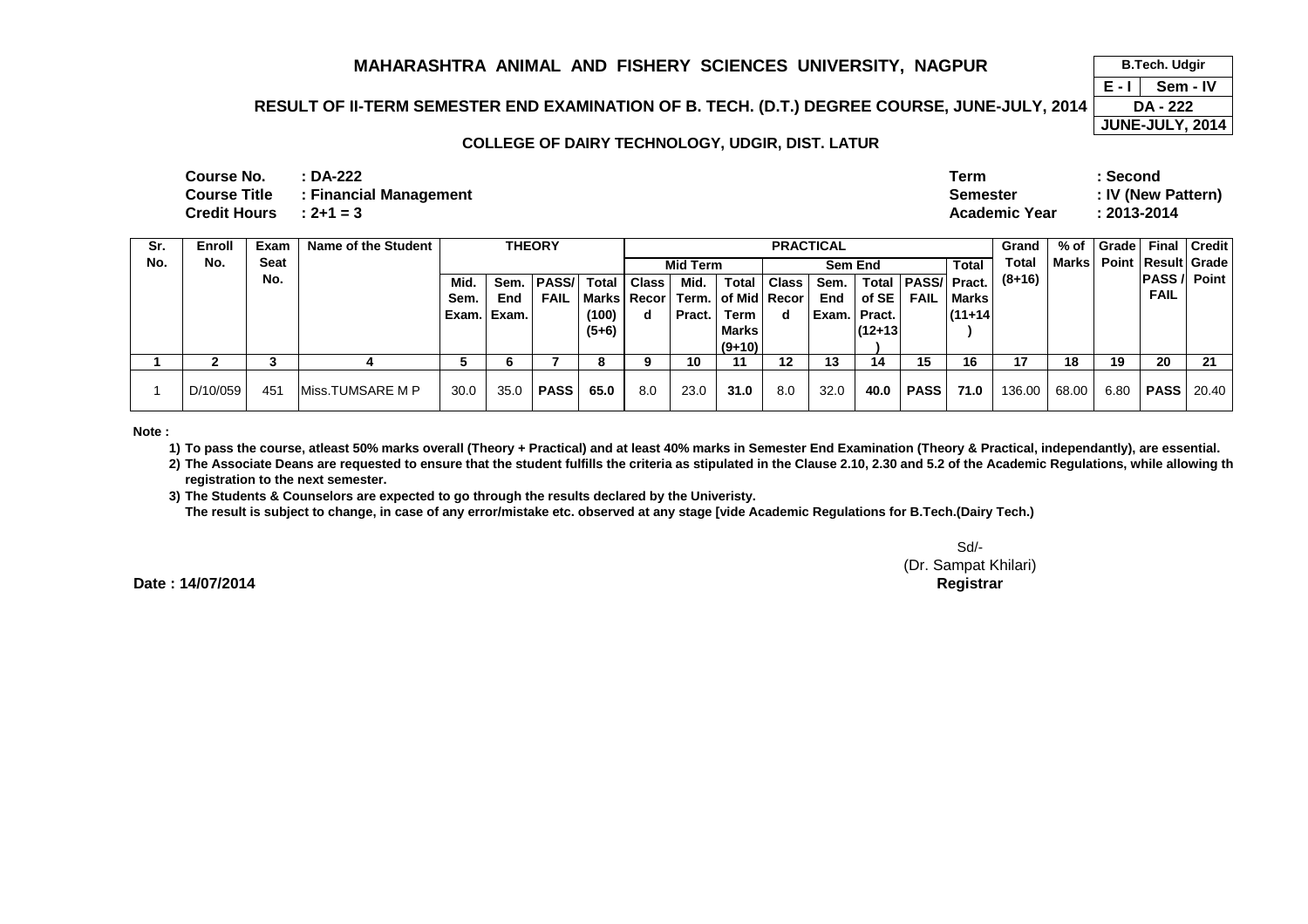# **RESULT OF II-TERM SEMESTER END EXAMINATION OF B. TECH. (D.T.) DEGREE COURSE, JUNE-JULY, 2014**

 **CS - 221 JUNE-JULY, 2014**

 **B.Tech. Udgir Sem - IV**

**E - I** 

#### **COLLEGE OF DAIRY TECHNOLOGY, UDGIR, DIST. LATUR**

| Course No.<br>Credit Hours      : 1+1 = 2 | : CS-221<br>Course Title : Computer Application and Software Packages | Term<br><b>Semester</b><br>Academic Year | : Second<br>: IV (New Pattern)<br>$: 2013 - 2014$ |
|-------------------------------------------|-----------------------------------------------------------------------|------------------------------------------|---------------------------------------------------|
|                                           |                                                                       |                                          |                                                   |

| Sr. | Enroll   | Exam | Name of the Student      |       |            | <b>THEORY</b> |         |              |          |                                        |              | <b>PRACTICAL</b> |              |                     |              | Grand    | % of  | <b>Grade</b> |                     | <b>Final   Credit  </b> |
|-----|----------|------|--------------------------|-------|------------|---------------|---------|--------------|----------|----------------------------------------|--------------|------------------|--------------|---------------------|--------------|----------|-------|--------------|---------------------|-------------------------|
| No. | No.      | Seat |                          |       |            |               |         |              | Mid Term |                                        |              |                  | Sem End      |                     | <b>Total</b> | Total    | Marks |              |                     | Point   Result   Grade  |
|     |          | No.  |                          | Mid.  | Sem.       | <b>PASS/</b>  | Total   | <b>Class</b> | Mid.     | Total                                  | <b>Class</b> | Sem.             | Total        | <b>PASS/ Pract.</b> |              | $(8+16)$ |       |              | <b>PASS / Point</b> |                         |
|     |          |      |                          | Sem.  | <b>End</b> | <b>FAIL</b>   |         |              |          | Marks   Recor   Term.   of Mid   Recor |              | End              | of SE        | <b>FAIL</b>         | <b>Marks</b> |          |       |              | <b>FAIL</b>         |                         |
|     |          |      |                          | Exam. | Exam.      |               | (100)   | d            | Pract.   | Term                                   | d            |                  | Exam. Pract. |                     | $(11+14)$    |          |       |              |                     |                         |
|     |          |      |                          |       |            |               | $(5+6)$ |              |          | <b>Marks</b>                           |              |                  | $(12+13)$    |                     |              |          |       |              |                     |                         |
|     |          |      |                          |       |            |               |         |              |          | $(9+10)$                               |              |                  |              |                     |              |          |       |              |                     |                         |
|     |          |      |                          | G     | 6          |               |         |              | 10       | 11                                     | 12           | 13               | 14           | 15                  | 16           | 17       | 18    | 19           | 20                  | 21                      |
|     | D/10/059 | 451  | <b>IMiss.TUMSARE M P</b> | 36.0  | 27.0       | <b>PASS</b>   | 63.0    | 8.0          | 30.0     | 38.0                                   | 9.0          | 27.0             | 36.0         | <b>PASS</b>         | 74.0         | 137.00   | 68.50 | 6.85         | <b>PASS</b>         | 13.70 l                 |

**Note :**

**1) To pass the course, atleast 50% marks overall (Theory + Practical) and at least 40% marks in Semester End Examination (Theory & Practical, independantly), are essential.** 

**2) The Associate Deans are requested to ensure that the student fulfills the criteria as stipulated in the Clause 2.10, 2.30 and 5.2 of the Academic Regulations, while allowing the registration to the next semester.**

 **3) The Students & Counselors are expected to go through the results declared by the Univeristy. The result is subject to change, in case of any error/mistake etc. observed at any stage [vide Academic Regulations for B.Tech.(Dairy Tech.)**

Sd/- (Dr. Sampat Khilari)**Controller of Examinations Registrar**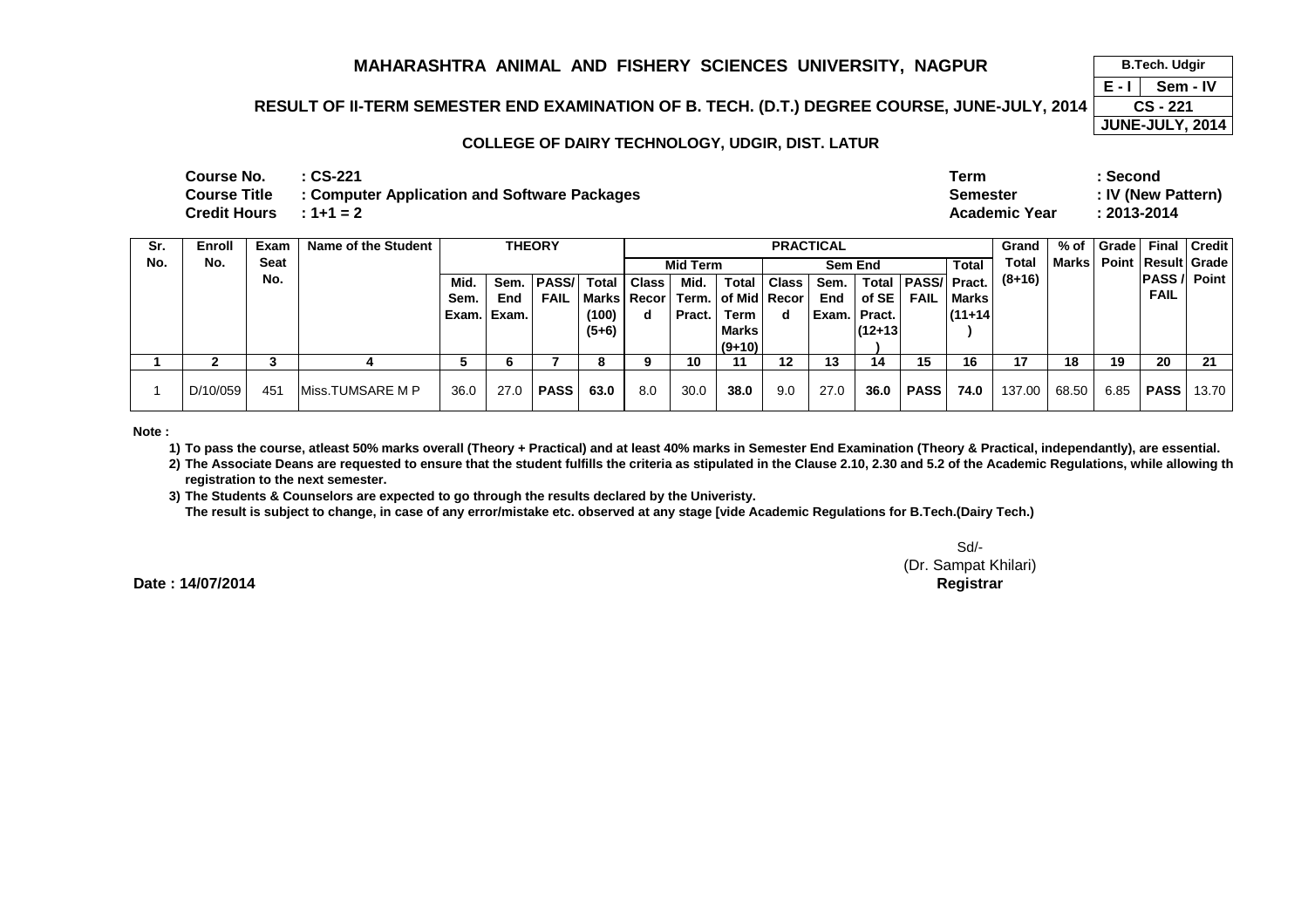# **RESULT OF II-TERM SEMESTER END EXAMINATION OF B. TECH. (D.T.) DEGREE COURSE, JUNE-JULY, 2014**

 $4 \overline{ST - 221}$ **JUNE-JULY, 2014**

 **B.Tech. Udgir Sem - IV**

**E - I** 

#### **COLLEGE OF DAIRY TECHNOLOGY, UDGIR, DIST. LATUR**

| $Credit$ Hours $\qquad: 2+1=3$<br>Academic Year<br>:2013-2014 | Course No. | :ST-221<br>Course Title : Operations Research and Dairy Development | Term<br><b>Semester</b> | : Second<br>: IV (New Pattern) |
|---------------------------------------------------------------|------------|---------------------------------------------------------------------|-------------------------|--------------------------------|
|---------------------------------------------------------------|------------|---------------------------------------------------------------------|-------------------------|--------------------------------|

| Sr. | Enroll   | Exam | Name of the Student      |           |       | <b>THEORY</b> |         |               |          |                        |       | <b>PRACTICAL</b> |              |                     |              | Grand    | % of         | Grade |             | <b>Final Credit</b>    |
|-----|----------|------|--------------------------|-----------|-------|---------------|---------|---------------|----------|------------------------|-------|------------------|--------------|---------------------|--------------|----------|--------------|-------|-------------|------------------------|
| No. | No.      | Seat |                          |           |       |               |         |               | Mid Term |                        |       |                  | Sem End      |                     | Total        | Total    | <b>Marks</b> |       |             | Point   Result   Grade |
|     |          | No.  |                          | Mid.      | Sem.  | <b>PASS/</b>  |         | Total   Class | Mid.     | <b>Total</b>           | Class | Sem.             | Total        | <b>PASS/</b> Pract. |              | $(8+16)$ |              |       |             | <b>PASS / Point</b>    |
|     |          |      |                          | Sem.      | End   | <b>FAIL</b>   |         | Marks   Recor |          | Term.   of Mid   Recor |       | End l            | of SE        | <b>FAIL</b>         | <b>Marks</b> |          |              |       | <b>FAIL</b> |                        |
|     |          |      |                          | i Exam. ' | Exam. |               | (100)   | d             | Pract.   | Term                   | d     |                  | Exam. Pract. |                     | $(11+14)$    |          |              |       |             |                        |
|     |          |      |                          |           |       |               | $(5+6)$ |               |          | <b>Marks</b>           |       |                  | $(12+13)$    |                     |              |          |              |       |             |                        |
|     |          |      |                          |           |       |               |         |               |          | $(9+10)$               |       |                  |              |                     |              |          |              |       |             |                        |
|     |          |      |                          | C         | 6     |               |         |               | 10       | 11                     | 12    | 13               | 14           | 15                  | 16           | 17       | 18           | 19    | 20          | 21                     |
|     | D/10/059 | 451  | <b>IMiss.TUMSARE M P</b> | 35.0      | 32.0  | <b>PASS</b>   | 67.0    | 9.0           | 30.0     | 39.0                   | 8.0   | 30.0             | 38.0         | <b>PASS</b>         | 77.0         | 144.00   | 72.00        | 7.20  | <b>PASS</b> | $\mid$ 21.60 $\mid$    |

**Note :**

**1) To pass the course, atleast 50% marks overall (Theory + Practical) and at least 40% marks in Semester End Examination (Theory & Practical, independantly), are essential.** 

**2) The Associate Deans are requested to ensure that the student fulfills the criteria as stipulated in the Clause 2.10, 2.30 and 5.2 of the Academic Regulations, while allowing the registration to the next semester.**

 **3) The Students & Counselors are expected to go through the results declared by the Univeristy. The result is subject to change, in case of any error/mistake etc. observed at any stage [vide Academic Regulations for B.Tech.(Dairy Tech.)**

Sd/- (Dr. Sampat Khilari)**Controller of Examinations Registrar**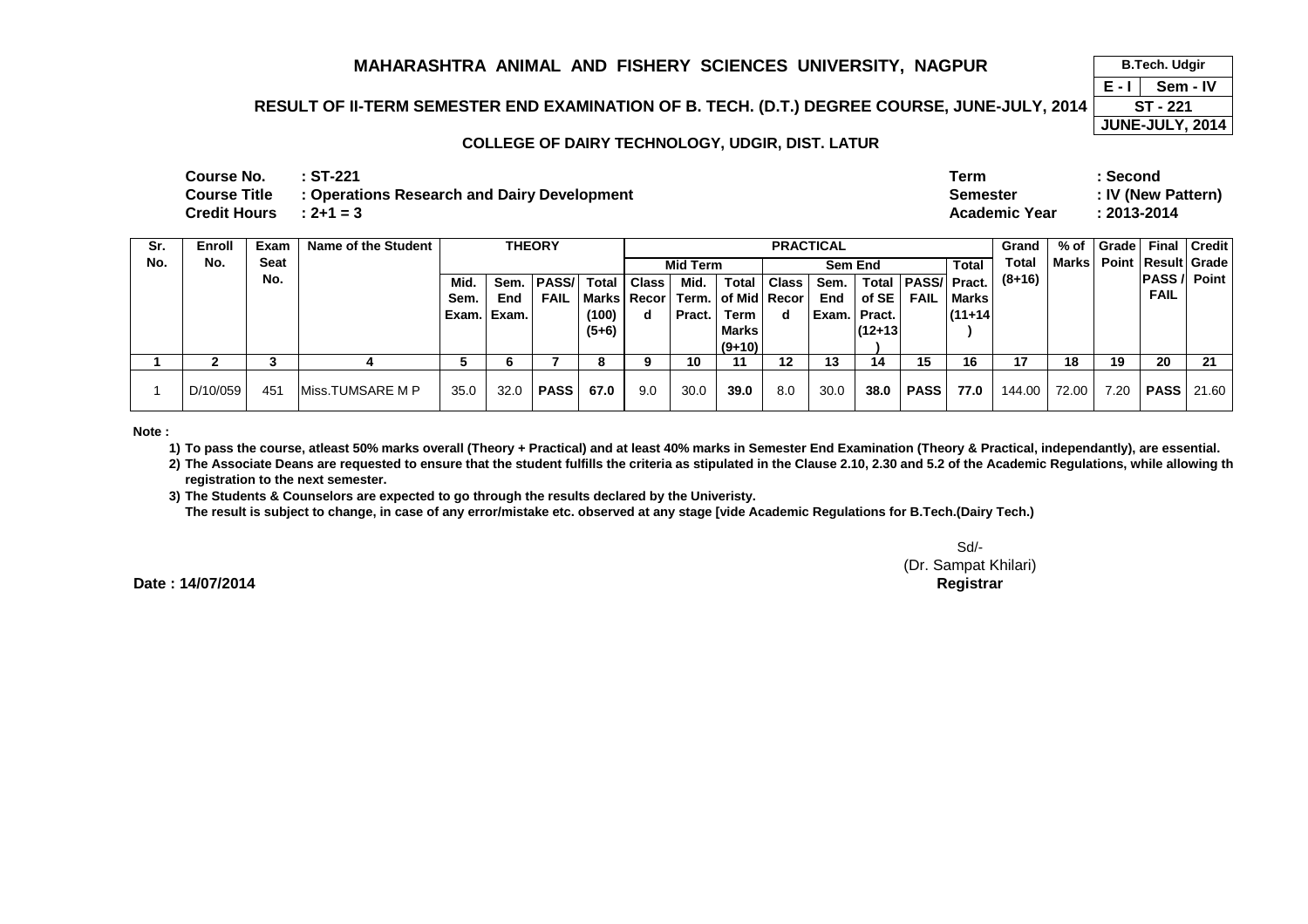# **RESULT OF II-TERM SEMESTER END EXAMINATION OF B. TECH. (D.T.) DEGREE COURSE, JUNE-JULY, 2014**

 **DP - 224 JUNE-JULY, 2014**

 **B.Tech. Udgir Sem - IV**

**E - I** 

### **COLLEGE OF DAIRY TECHNOLOGY, UDGIR, DIST. LATUR**

| Course No.             | : DP-224                                                 | <b>Term</b>          | Second             |
|------------------------|----------------------------------------------------------|----------------------|--------------------|
|                        | <b>Course Title : Cheese and Fermented Milk Products</b> | <b>Semester</b>      | : IV (New Pattern) |
| Credit Hours $: 3+2=5$ |                                                          | <b>Academic Year</b> | $: 2013 - 2014$    |

| Sr. | Enroll   | Exam | Name of the Student      |       |       | <b>THEORY</b> |         |               |                 |              | <b>PRACTICAL</b>                                   | Grand  | % of    | Grade         |           | Final Credit |              |             |             |                        |
|-----|----------|------|--------------------------|-------|-------|---------------|---------|---------------|-----------------|--------------|----------------------------------------------------|--------|---------|---------------|-----------|--------------|--------------|-------------|-------------|------------------------|
| No. | No.      | Seat |                          |       |       |               |         |               | <b>Mid Term</b> |              |                                                    |        | Sem End |               | Total     | Total        | <b>Marks</b> |             |             | Point   Result   Grade |
|     |          | No.  |                          | Mid.  | Sem.  | <b>PASS/</b>  |         | Total   Class | Mid.            | <b>Total</b> | Class                                              | Sem.   | Total   | <b>PASS/I</b> | Pract.    | $(8+16)$     |              |             |             | <b>PASS / Point</b>    |
|     |          |      |                          | Sem.  | End   | <b>FAIL</b>   |         | Marks Recor   |                 |              | FAIL<br>l Term. I of Mid I Recor I<br>of SE<br>End |        |         | Marks         |           |              |              | <b>FAIL</b> |             |                        |
|     |          |      |                          | Exam. | Exam. |               | (100)   | d             | Pract.          | Term         | d                                                  | Exam.l | Pract.  |               | $(11+14)$ |              |              |             |             |                        |
|     |          |      |                          |       |       |               | $(5+6)$ |               |                 | Marks        |                                                    |        | (12+13  |               |           |              |              |             |             |                        |
|     |          |      |                          |       |       |               |         |               |                 | $(9+10)$     |                                                    |        |         |               |           |              |              |             |             |                        |
|     |          |      |                          | C     |       |               |         | 9             | 10              |              | 12                                                 | 13     | 14      | 15            | 16        | 17           | 18           | 19          | 20          | 21                     |
|     | D/10/059 | 451  | <b>IMiss.TUMSARE M P</b> | 27.0  | 29.0  | <b>PASS</b>   | 56.0    | 9.0           | 30              | 39.0         | 7.0                                                | 33.0   | 40.0    | <b>PASS</b>   | 79.0      | 135.00       | 67.50        | 6.75        | <b>PASS</b> | 33.75                  |

**Note :**

**1) To pass the course, atleast 50% marks overall (Theory + Practical) and at least 40% marks in Semester End Examination (Theory & Practical, independantly), are essential.** 

**2) The Associate Deans are requested to ensure that the student fulfills the criteria as stipulated in the Clause 2.10, 2.30 and 5.2 of the Academic Regulations, while allowing the registration to the next semester.**

 **3) The Students & Counselors are expected to go through the results declared by the Univeristy. The result is subject to change, in case of any error/mistake etc. observed at any stage [vide Academic Regulations for B.Tech.(Dairy Tech.)**

Sd/- (Dr. Sampat Khilari)**Controller of Examinations Registrar**